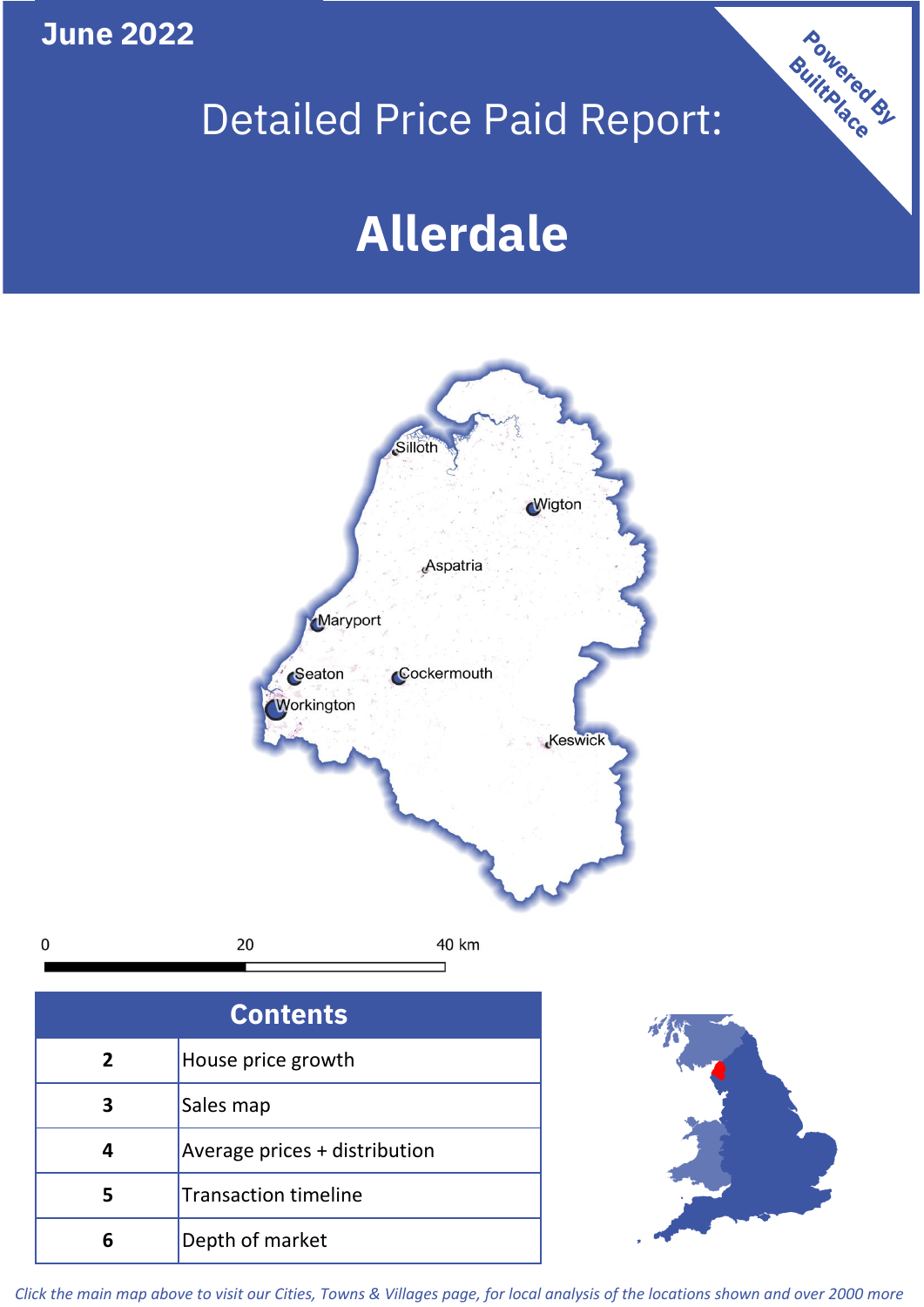# **Headline Data**

|                     | <b>Current level</b> | 3 month | <b>Annual</b> | 5 year | 10 year               |
|---------------------|----------------------|---------|---------------|--------|-----------------------|
| <b>House prices</b> | £178,561             | 6.4%    | 6.0%          | 23.3%  | 29.5%                 |
| <b>Transactions</b> | 1,530                | $-7.9%$ | 12.8%         | 3.8%   | $\left  .4\% \right $ |

# **House Price Growth (April 2022 data)**

### *Annual Change in House Prices*



House prices in Allerdale grew by 6.0% in the 12 months to April 2022 (based on 3-month smoothed data). By comparison national house prices grew by 10.7% and prices in the North West grew by 11.0% over the same period.

Allerdale house prices are now 17.8% above their previous peak in 2007, compared to +36.0% for the North West and +52.9% across England.



#### *Year-To-Date Change in House Prices, December to April*

Local prices have grown by 7.1% in 2022 so far, compared to growth of 4.5% over the same period last year.

#### *Source: OS OpenData; UK House Price Index (Contains HM Land Registry data © Crown copyright)*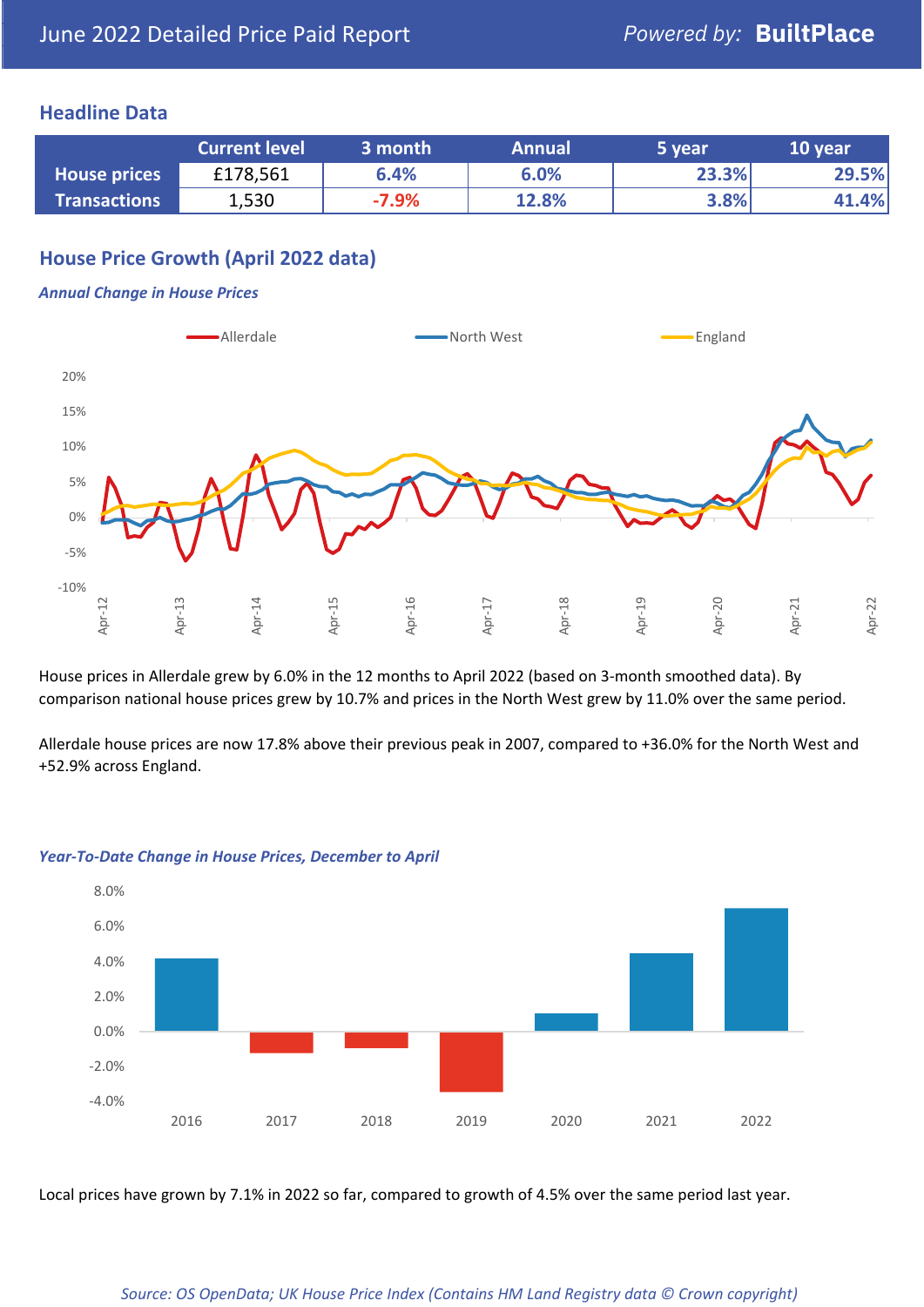# **House Price Map**

*12 months to April 2022*



*Each point is one postcode, coloured by the average value relative to all sales in this local authority (price bands are LA-specific quintiles).*

**Map Key**

| Min      | <b>Max</b> |                            |
|----------|------------|----------------------------|
| Up to    | £86,000    | 1st quintile / lowest 20%  |
| £86,000  | £126,000   | 2nd quintile               |
| £126,000 | £178,000   | 3rd quintile               |
| £178,000 | £269,000   | 4th quintile               |
| £269,000 | and over   | 5th quintile / highest 20% |

### *Source: OS OpenData; UK House Price Index (Contains HM Land Registry data © Crown copyright)*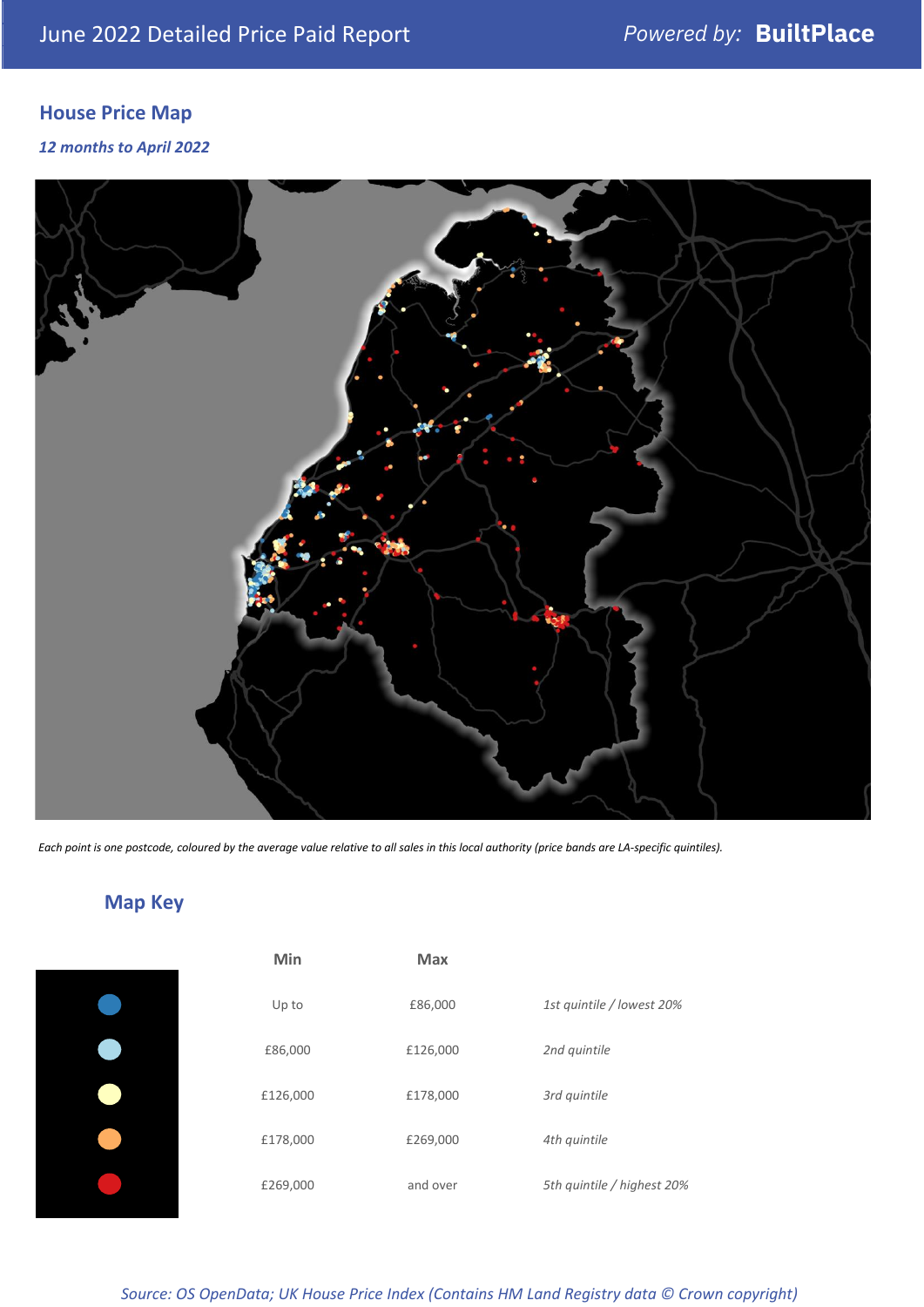# **Average House Price by Property Type**

## *12 months to April 2022*



|                 | <b>New</b> | <b>Second hand</b> |  |  |
|-----------------|------------|--------------------|--|--|
| <b>Flat</b>     | £99,950    | £135,221           |  |  |
| <b>Terraced</b> | £249,950   | £130,439           |  |  |
| Semi-detached   | £233,380   | £177,651           |  |  |
| <b>Detached</b> | £264,170   | £326,942           |  |  |

# **House Price Distribution by Year**

*All properties, by price band and calendar year (2020 = year to date)*

|                    | 1997 | 2002 | 2007 | 2012 | 2017 | 2019 | 2020 |
|--------------------|------|------|------|------|------|------|------|
| <b>Under £100k</b> | 91%  | 74%  | 28%  | 31%  | 26%  | 27%  | 26%  |
| £100-200k          | 8%   | 20%  | 46%  | 44%  | 41%  | 37%  | 37%  |
| E200-300k          | 1%   | 4%   | 17%  | 18%  | 22%  | 19%  | 21%  |
| £300-400k          | 0%   | 1%   | 5%   | 5%   | 7%   | 10%  | 8%   |
| £400-500k          | 0%   | 1%   | 2%   | 1%   | 2%   | 4%   | 5%   |
| £500k-1m           | 0%   | 0%   | 1%   | 1%   | 2%   | 3%   | 3%   |
| £1-2m              | 0%   | 0%   | 0%   | 0%   | 0%   | 0%   | 1%   |
| <b>Over £2m</b>    | 0%   | 0%   | 0%   | 0%   | 0%   | 0%   | 0%   |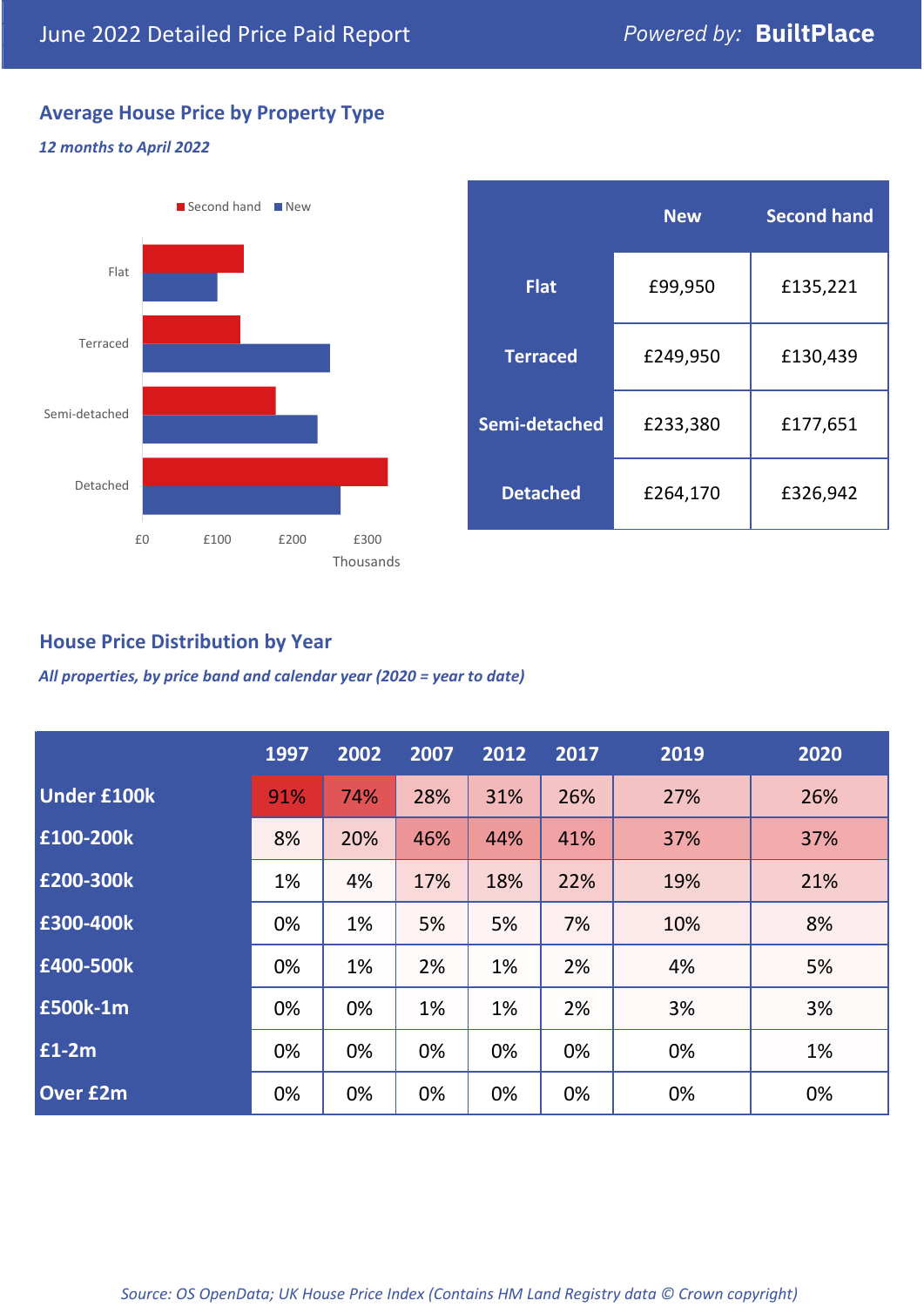# **Transactions (February 2022 data)**

*Annual Transactions, Indexed (2001-05 average = 100)*



There were 1,530 transactions in Allerdale during the 12 months to February 2022. This is 78% of the average from 2001- 05 and suggests activity is below pre-downturn levels.

Transactions in Allerdale have grown by 1.1% since 2014, compared to changes of +3.4% for North West and -7.7% for England.



#### *Cash and New Build Sales as % of Total, by Year*

*Note: The data on this page EXCLUDES transactions identified as transfers under a power of sale/repossessions, buy-to-lets (where they can be identified by a mortgage), and transfers to non-private individuals - i.e. it comprises only Land Registry 'A' data.*